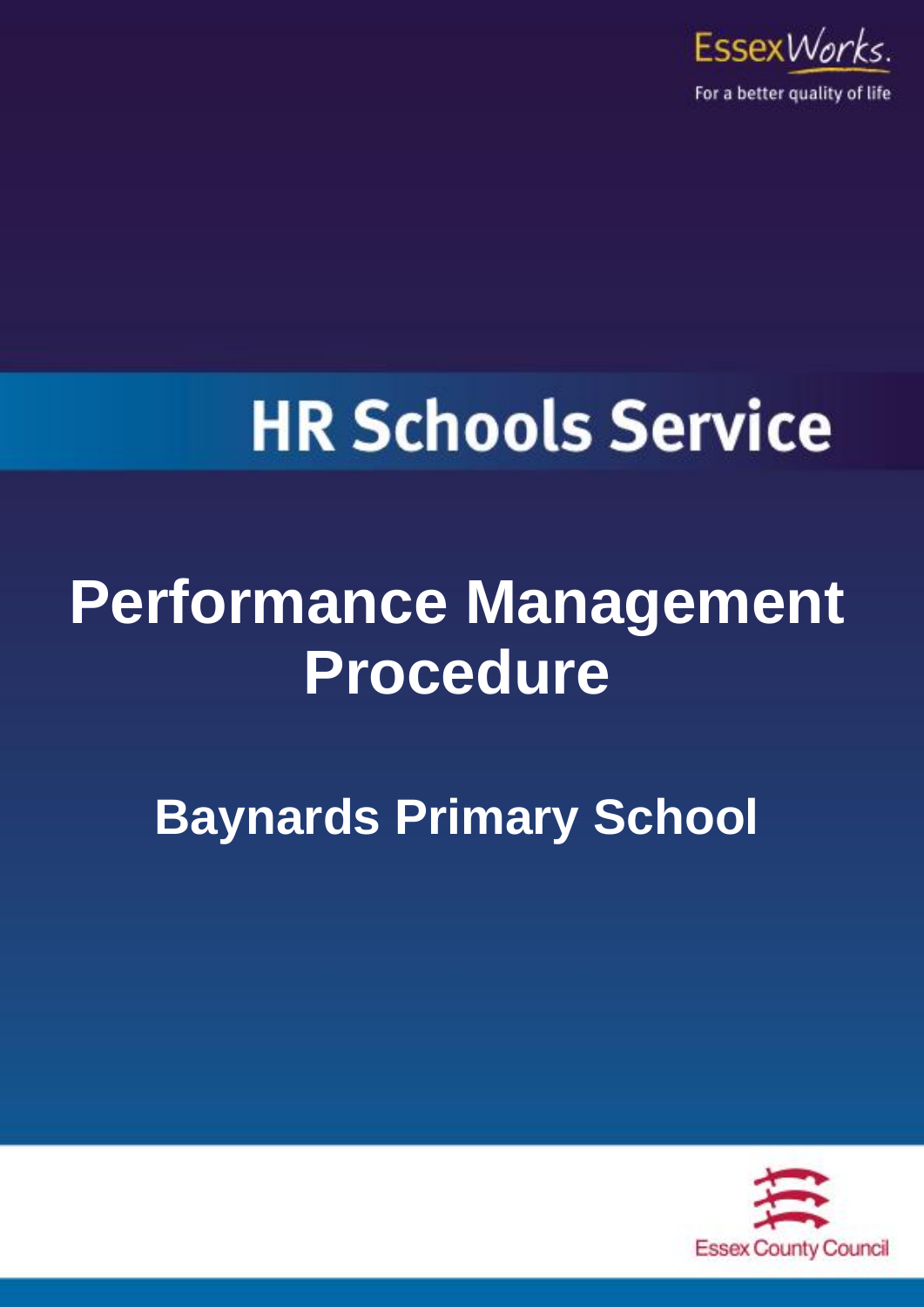| Effective Date:                                                                            | 1 September 2013<br><b>Reviewed: December 2014</b> |
|--------------------------------------------------------------------------------------------|----------------------------------------------------|
| Staff were consulted on this document<br>and it was accepted by the Governing<br>Body on : | January 2015                                       |

#### Performance Management Procedure

#### A Model for Schools & Academies

#### *Published by:*

#### Essex County Council HR Service County Hall, Chelmsford Essex CM2 6WN England

@ Essex County Council, HR Service June 2013

Copies may be made without prior permission by any establishment purchasing this model procedure from Essex County Council provided such copies are used solely with that establishment and acknowledgement is given. For copying or use in any other circumstances, prior written permission must be obtained from the County Council.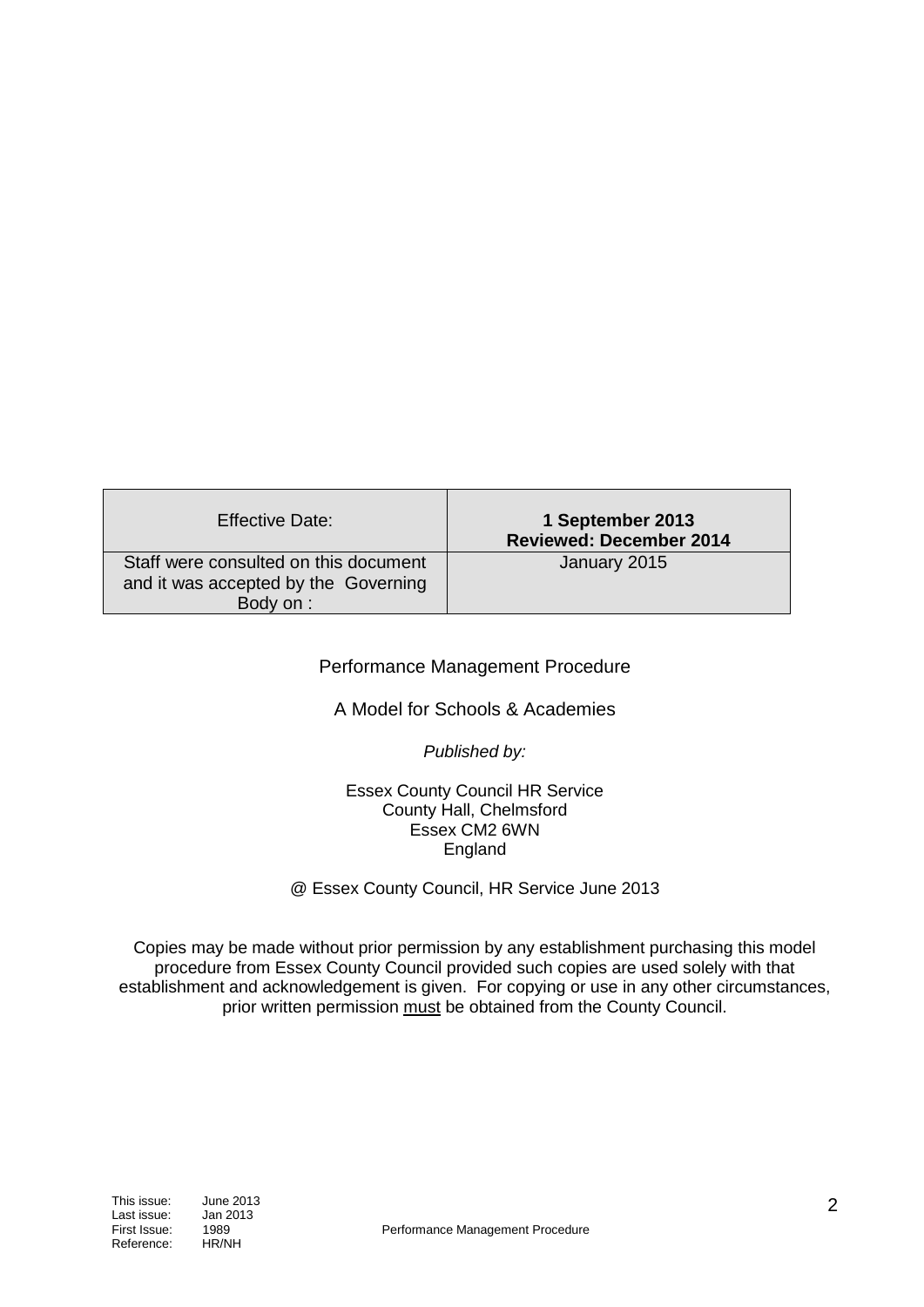#### **CONTENTS**

### **PAGE NO:**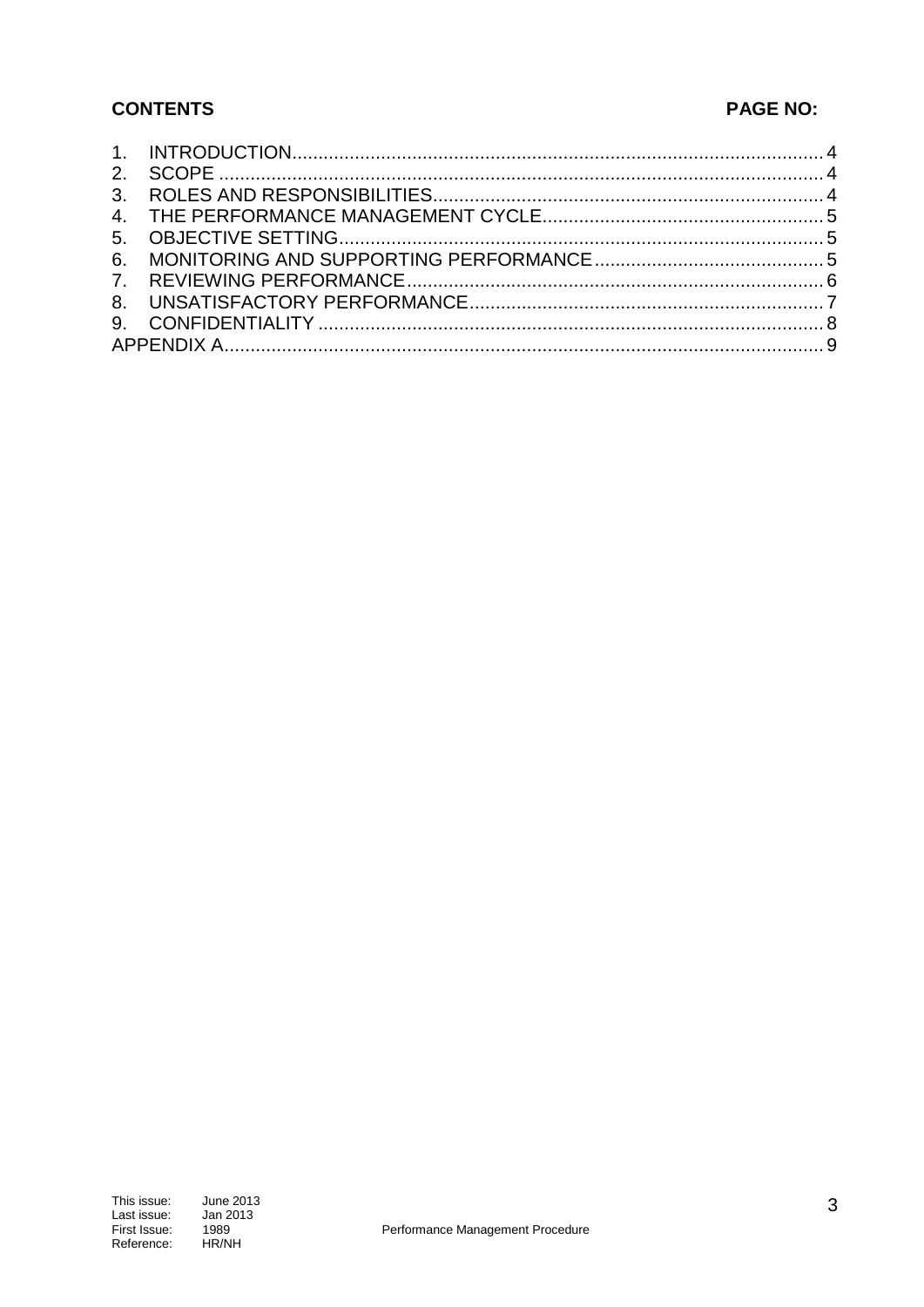#### <span id="page-3-0"></span>**1. INTRODUCTION**

1.1 The day to day performance of staff is monitored, managed and supported by line managers. The Performance Management Procedure sets out the framework for a clear, fair and consistent assessment of the overall performance of staff. The process will be supportive and developmental, to ensure that all staff have the skills and support they need to carry out their role effectively and to enable them to continue to improve their professional practice within the context of the school's improvement plan and the standards expected of staff by relevant national and local standards and job and person specifications. Performance Management will also be the key process in determining annual performance pay progression,

#### <span id="page-3-1"></span>**2. SCOPE**

- 2.1 This Procedure is applicable to all staff (including the headteacher). In the case of:
	- staff with less than one year's service/on fixed term contracts the cycle will be adjusted according to the start/duration of the contract:
	- those undergoing a probationary or statutory induction period the Performance Management Procedure will not normally apply until this period has been successfully completed.

#### <span id="page-3-2"></span>**3. ROLES AND RESPONSIBILITIES**

- 3.1 Performance Management Reviewers
	- o The Governing Body will appoint a member(s) to manage the headteacher's performance management. This Headteacher's Performance Management Panel will be advised by an external advisor who has been appointed by the Governing Body for this purpose.
	- <sup>o</sup> The Headteacher will appoint performance management reviewers for other staff.

The role of the performance management reviewer is to operate the Performance Management Procedure in its entirety. The headteacher will be responsible for making recommendations on pay progression on the Performance Management Statement in accordance with the Pay Policy.

- 3.2 It is the responsibility of the Governing Body to:
	- Define, communicate and monitor procedures and to ensure that they are applied in a fair and consistent manner;
	- appoint an external Advisor to support them in undertaking the headteacher's appraisal.
	- ensure that systems are in place for the proper induction of new and promoted staff, and for day to day management, support and development of staff.
- 3.3 It is the responsibility of the headteacher and other managers to:
	- manage performance effectively ensuring that staff are aware of the standards expected of them and dealing with any minor deficiencies at the earliest stage through normal day to day supervision and probation and induction procedures.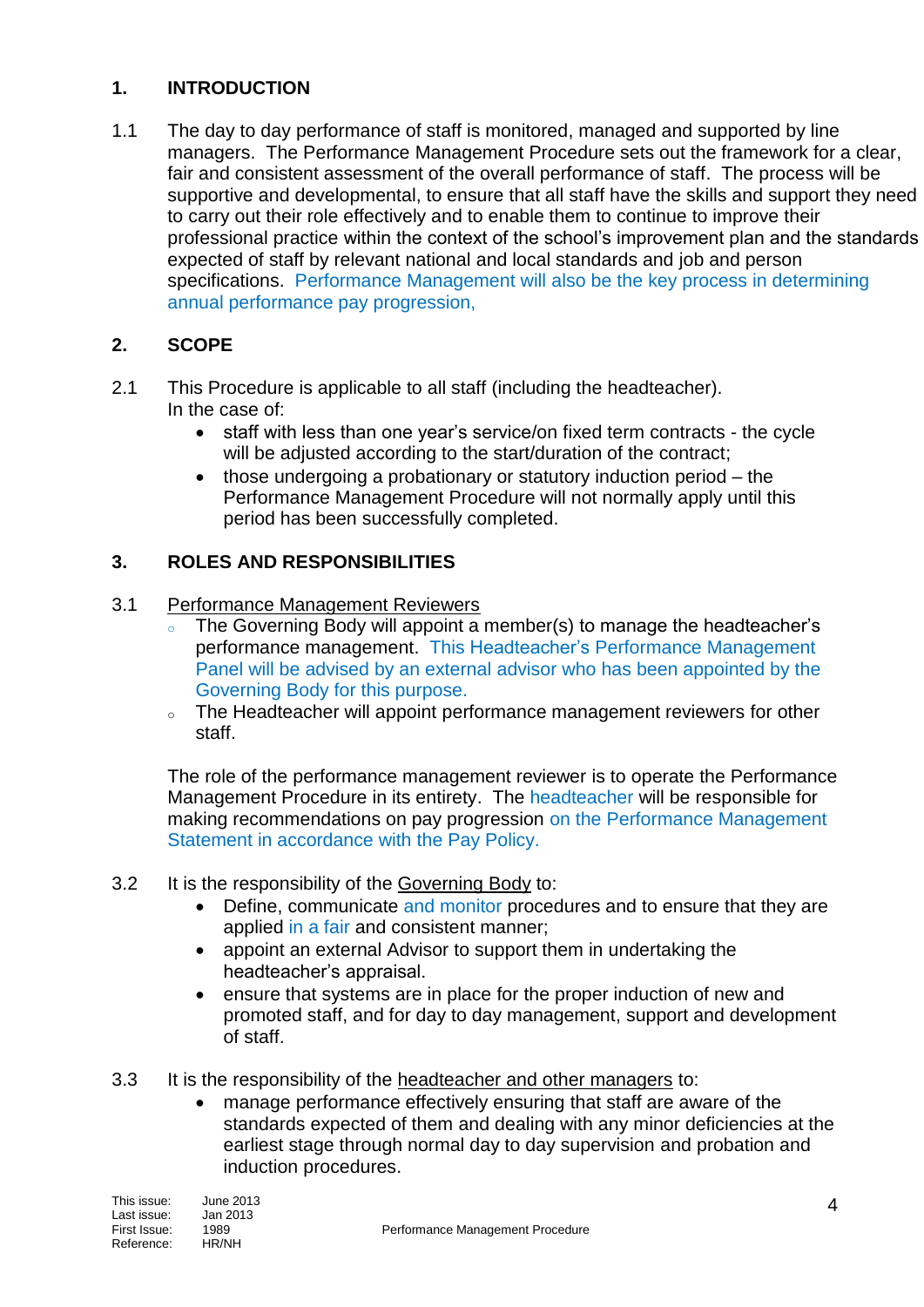- 3.4 It is the responsibility of all staff to:
	- be aware of and comply with the specific standards of performance related to their area of work and workplace;
	- comply fully with this procedure and to co-operate with the processes contained therein.

The Performance Management process will be operated in a way which minimises the additional workload on all parties.

#### <span id="page-4-0"></span>**4. THE PERFORMANCE MANAGEMENT CYCLE**

#### 4.1 Teachers

The performance management cycle will run from September – August. Final reviews will be completed in time to allow for any pay decisions to be made by 31 October (31 December for headteachers).

#### 4.2 Support Staff

The performance management cycle will run from April – March. Final reviews will be completed in time to allow for any pay decisions to be made by 31 March.

#### <span id="page-4-1"></span>**5. OBJECTIVE SETTING**

- 5.1 Objectives will be set before, or as soon as possible after, the start of each appraisal cycle.
- 5.2 The objectives set for each reviewee will be SMART (specific, measurable, achievable, realistic and time-bound) and the number of objectives will be reasonable having regard to the nature of the role.
- 5.3 The reviewer and reviewee should each consider appropriate objectives and should seek to agree them through discussion. In the absence of agreement, the reviewer will determine the objectives. The objectives, and any training and support identified (see 6.3 below) will be set out in writing. The form at Appendix A may be used for this purpose.
- 5.4 The Governing Body will consult with the external advisor when setting objectives for the headteacher.
- 5.5 The objectives, if achieved, will contribute to the school's plans for improving educational provision and performance, improving the education of pupils and improving and developing the performance of staff. To ensure this, objectives will be quality assured against the improvement plan and moderated across the school to ensure consistency and fairness.
- 5.6 Objectives may be revised in-year where circumstances change.

#### <span id="page-4-2"></span>**6. MONITORING AND SUPPORTING PERFORMANCE**

#### 6.1 Observation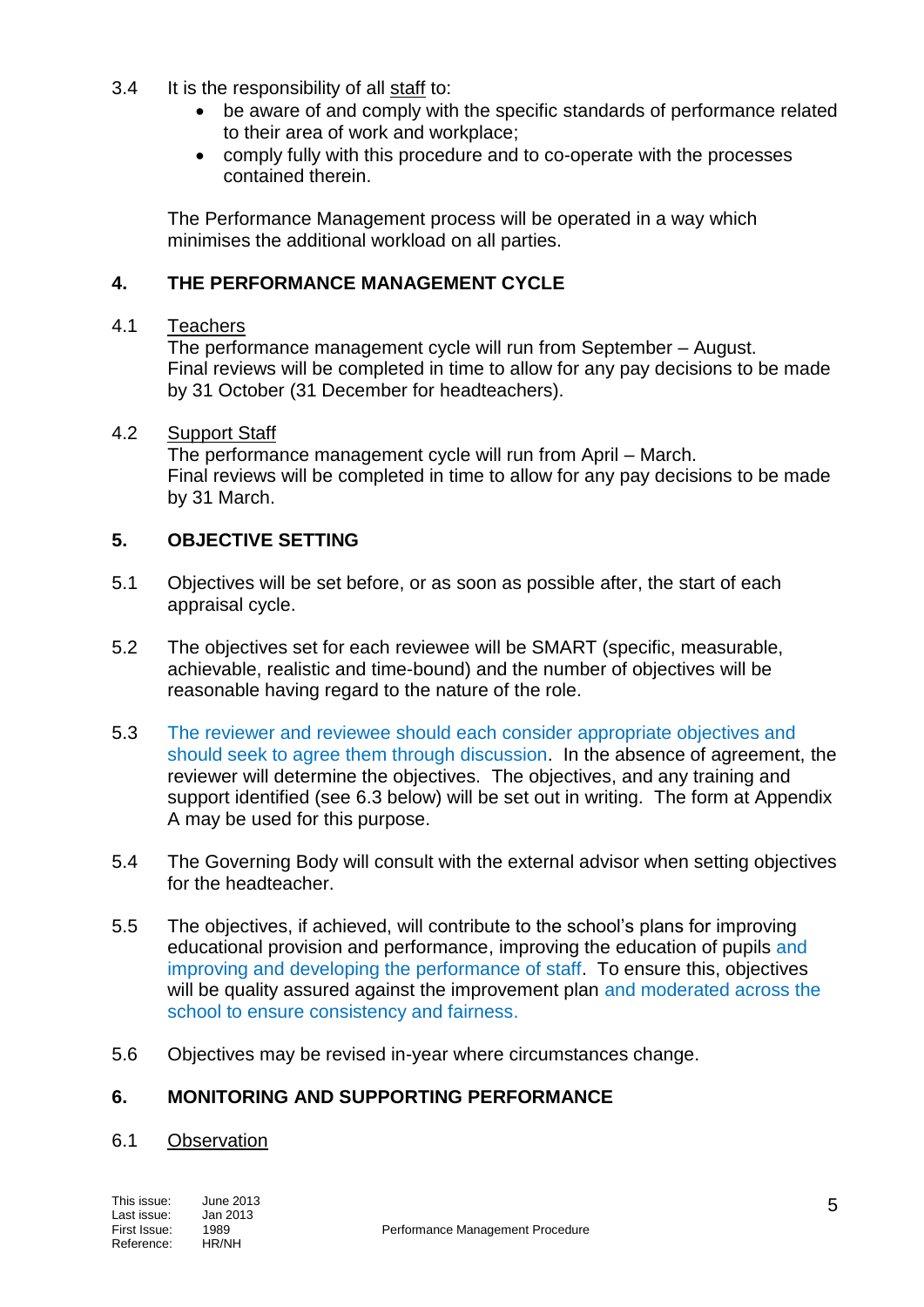The school believes that observation is important both as a way of assessing strengths and areas for development and for gaining important information which can inform school improvement more generally.

All staff should expect to have their performance and work observed and assessed by their line manager, reviewer and/or senior leaders. This will include where relevant, formal and 'drop-in' classroom observations for the purposes of evaluating the standards of teaching and learning and to check that high standards of professional performance are established and maintained.

The amount and type of such observations will be proportionate to the performance of the reviewee and the needs of the school.

All observation will be carried out in a supportive fashion and, in the case of teachers, by someone with QTS.

#### 6.2 Feedback

Reviewees will receive constructive feedback on their performance throughout the year and as soon as practicable after observation has taken place or other evidence has come to light.

#### 6.3 Training and Support

The school expects all staff to take responsibility for improving their own performance through appropriate continuing professional development. Professional development will be linked to school improvement priorities and individual job roles, priorities and ambitions. Specific support, guidance and development needs will be identified through the performance management process.

#### <span id="page-5-0"></span>**7. REVIEWING PERFORMANCE**

- 7.1 All staff will be assessed on their overall performance taking into account: any professional standards applicable to that role; performance against their performance management objectives; the requirements of their job roles and the degree to which they have taken responsibility for their own CPD.
- 7.2 Performance and development priorities will be considered and addressed on a continuous basis throughout the year and there will be informal meetings as necessary to consider progress against objectives. There may be formal review meetings during the year. Performance Management meetings will take place during working/directed time, excluding PPA time unless otherwise agreed.

#### 7.3 End of year review

At the end of the cycle, each reviewee's performance will be formally assessed. In the case of the headteacher, the Headteacher's Performance Management Panel will consult the external advisor.

The reviewer and reviewee will meet to discuss progress against objectives and overall performance.

The reviewee will receive, and have an opportunity to comment on, a written report (the form at Appendix A may be used for this purpose) which will include: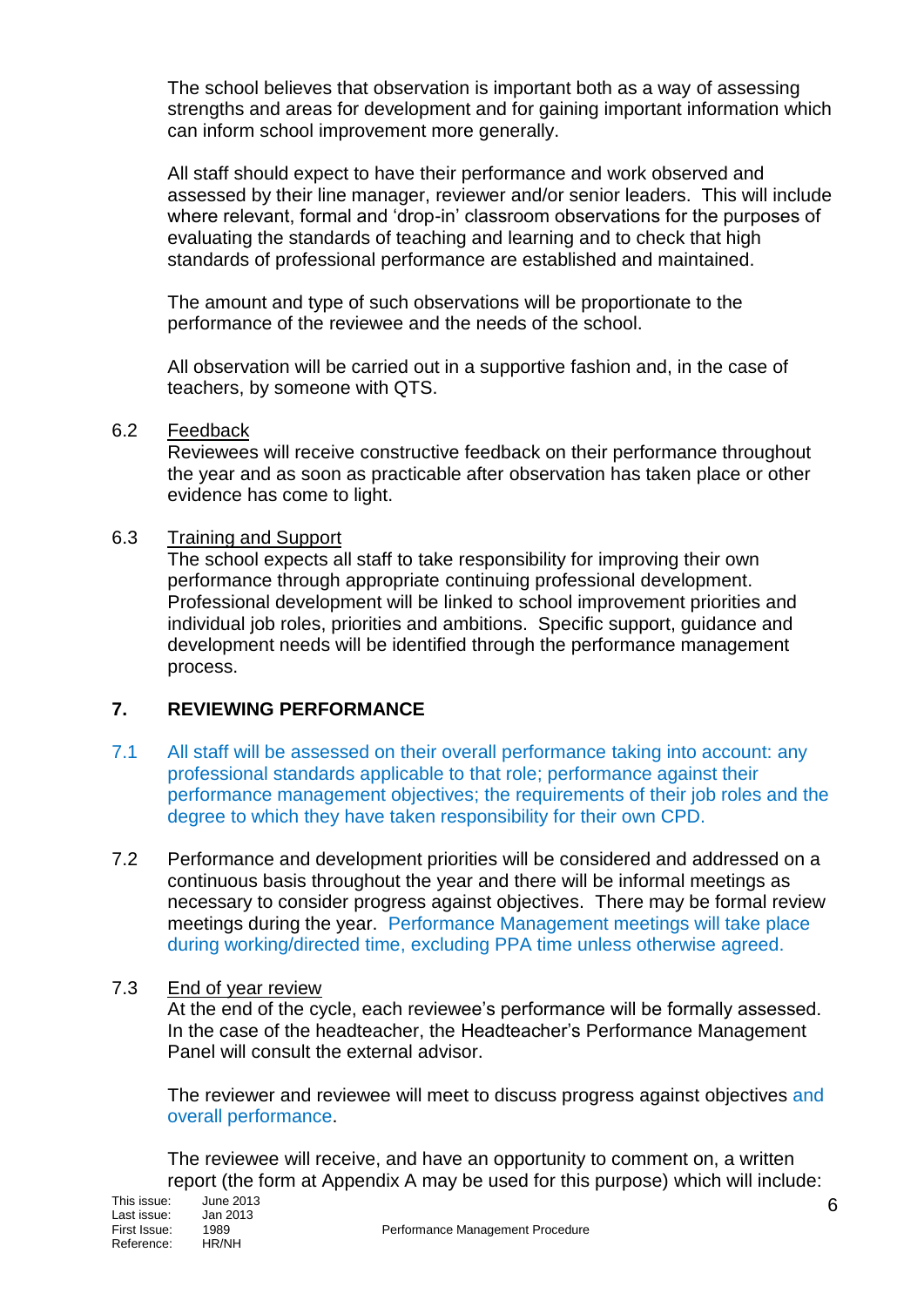- An assessment of the reviewee's performance against the objectives
- An assessment of overall performance with particular reference to performance against the job role and any standards relevant to the role;
- An assessment of how the employee and school have identified and met their training, development and support needs and the impact of learning on their performance;
- A recommendation on pay (to the headteacher where applicable).

#### 7.4 Absence

Where an employee has been absent during the Performance Management Cycle, performance will be assessed on the basis of any and all evidence available for the periods of attendance and where necessary on prior performance.

#### <span id="page-6-0"></span>**8. UNSATISFACTORY PERFORMANCE**

- 8.1 If at any point in the cycle, evidence emerges that an employee's performance has fallen below the minimum standards expected of them, the reviewer or other appropriate manager, will:
	- explain the nature and seriousness of the concerns;
	- detail any previous discussions/support;
	- give the employee the opportunity to comment and discuss concerns.

This may also apply where employees consistently fail to develop their skills and knowledge or to sustain the expected level of performance.

Any concerns and subsequent discussion will be confirmed in writing to the employee.

The manager will normally (see 8.2 below) set a monitoring period. This will involve:

- the setting of targets for future performance (in addition to existing Performance Management Targets) :
- agreeing any further support with the employee;
- making it clear how, and by whom, progress will be monitored and when it will be reviewed;
- explaining the consequences and process if no, or insufficient, improvement is made.

The period of monitoring will normally be between 4 and 8 working weeks and in any case shall only be as long as is necessary to allow reasonable time for improvement and this will depend on the seriousness of the issues and individual circumstances. Exceptionally, an extension of not normally more than 4 weeks may be granted, where there has been significant improvement or there has been significant absence during the monitoring period.

Regular contact will be maintained throughout the monitoring period to review and support progress.

8.2 Where performance concerns are particularly serious, and/or where there has been insufficient improvement following any monitoring period, the performance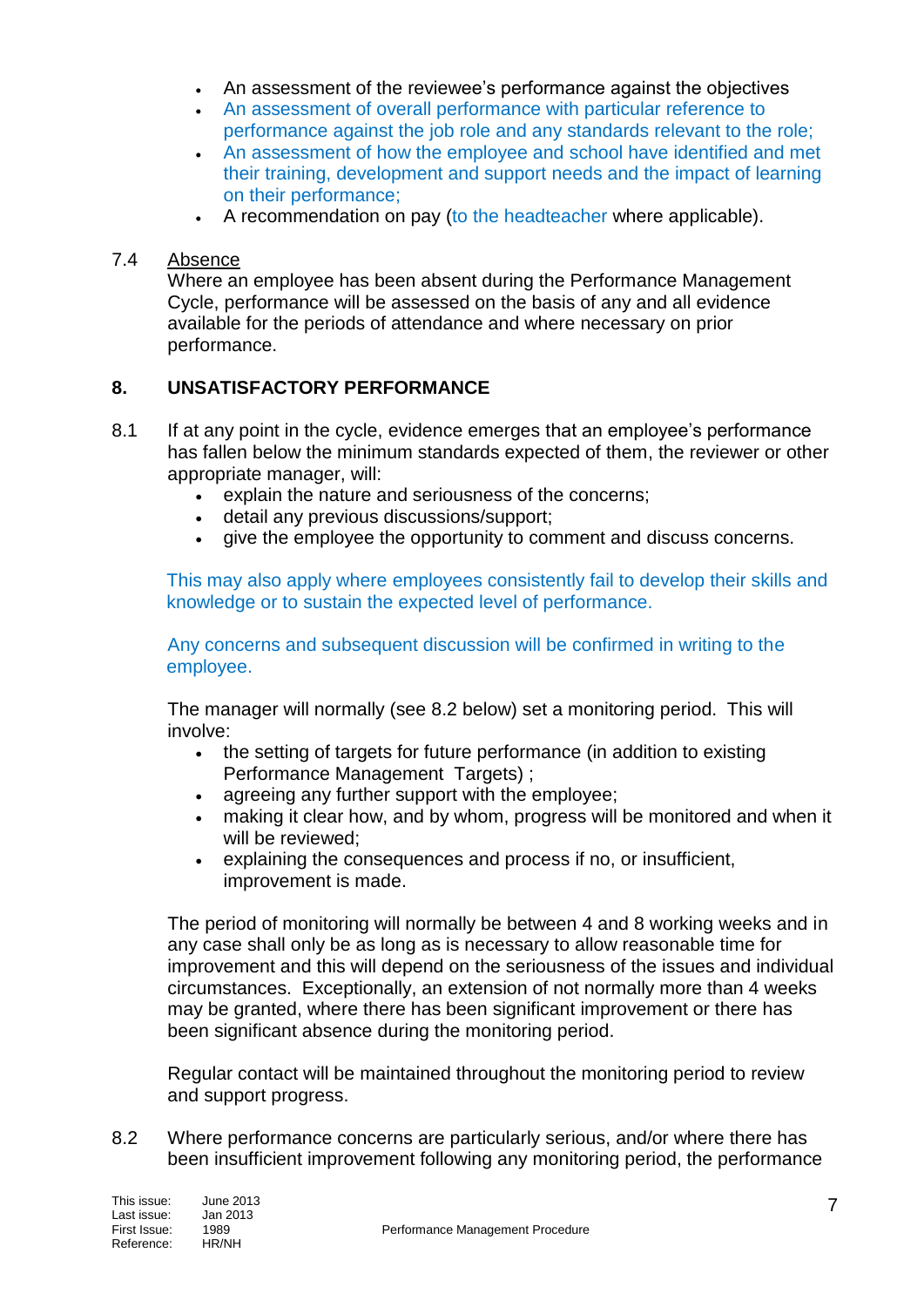management procedure will be suspended and the formal Capability Procedure will be invoked.

#### <span id="page-7-0"></span>**9. CONFIDENTIALITY**

- 9.1 The performance management process and related paperwork will be treated with confidentiality. However, performance management paperwork may be shared beyond the reviewer and reviewee in the following circumstances:
	- with senior leaders for the purposes of quality assurance;
	- with the headteacher for the purpose of assessing eligibility to progress to the Upper Pay Range and meeting HLTA and other relevant standards;
	- where poor performance is identified;
	- with those responsible for making pay decisions.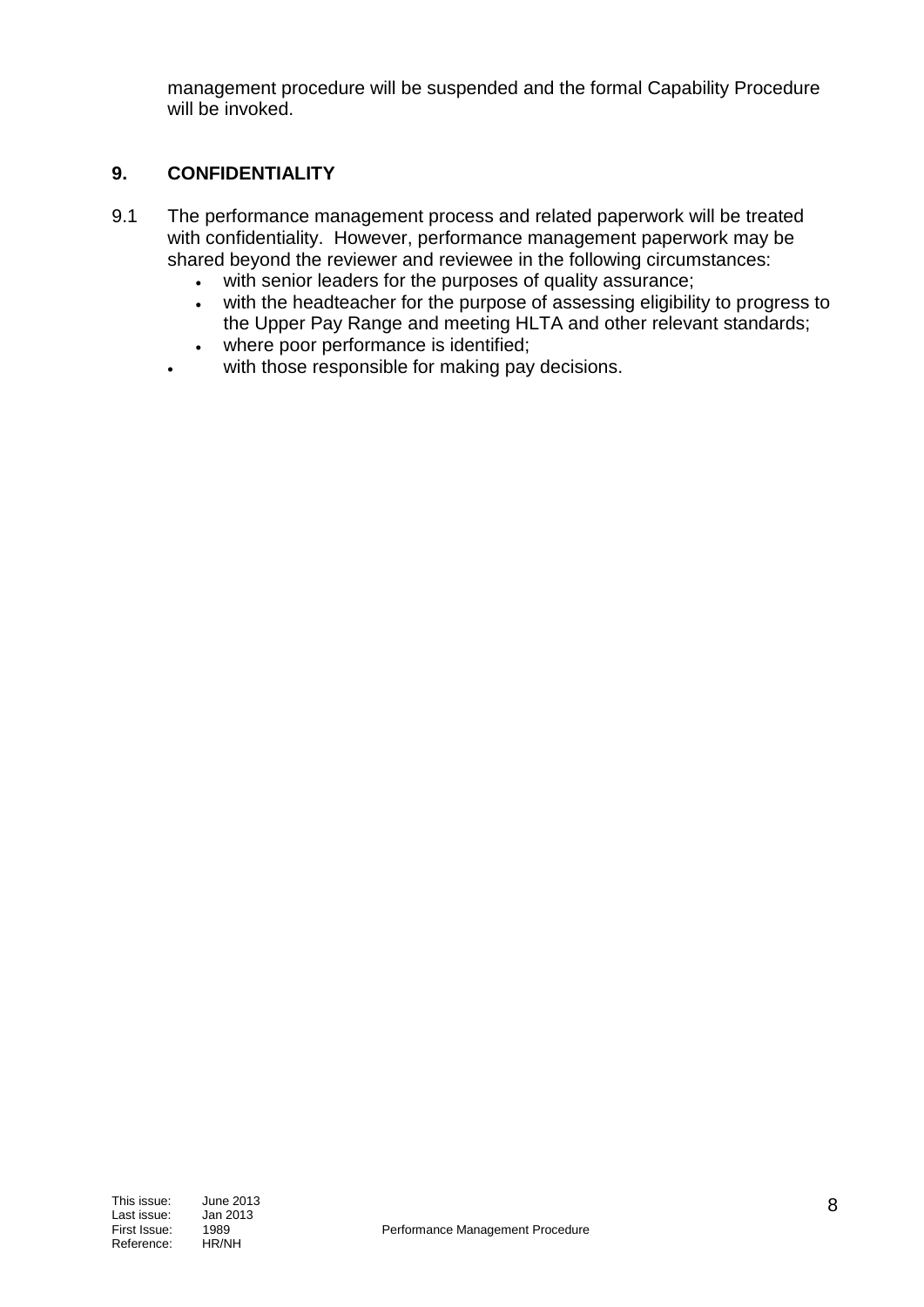# <span id="page-8-0"></span>**PERFORMANCE MANAGEMENT**

# **CONFIDENTIAL**

| <b>NAME OF REVIEWEE</b> |  |
|-------------------------|--|
|                         |  |
| <b>JOB TITLE</b>        |  |
|                         |  |
|                         |  |

| <b>NAME OF REVIEWER</b> |             |     |
|-------------------------|-------------|-----|
|                         |             |     |
| <b>PM CYCLE DATES</b>   | <b>From</b> | l O |

| <b>Professional Standards</b> |  |
|-------------------------------|--|
| applicable to the role        |  |

| Key aspects of the<br>improvement plan relevant to | ∣ ● |
|----------------------------------------------------|-----|
| the role                                           |     |
|                                                    |     |
|                                                    |     |

| Date of initial meeting                  |  |
|------------------------------------------|--|
|                                          |  |
| Date(s) of informal review<br>meeting(s) |  |
|                                          |  |
|                                          |  |

| Date of final review meeting |  |
|------------------------------|--|
|                              |  |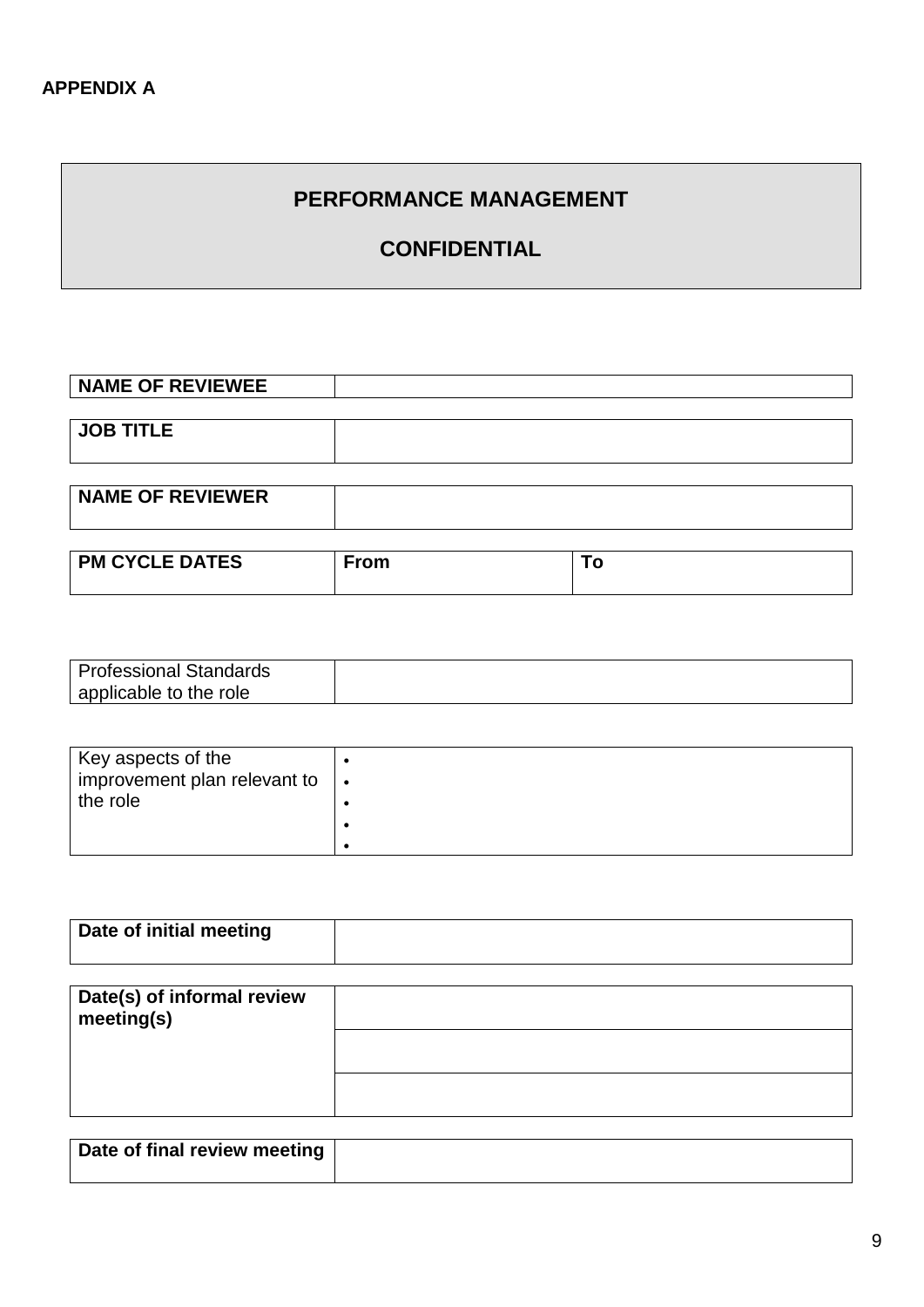| <b>Objectives</b><br>(Key performance priorities for the year) | <b>Measures/Milestones</b><br>(How/when will objective be achieved) | <b>Summary of success/achievements</b><br>through the year<br>(Record of evidence) |
|----------------------------------------------------------------|---------------------------------------------------------------------|------------------------------------------------------------------------------------|
|                                                                |                                                                     |                                                                                    |
|                                                                |                                                                     |                                                                                    |
|                                                                |                                                                     |                                                                                    |
|                                                                |                                                                     |                                                                                    |
|                                                                |                                                                     |                                                                                    |
|                                                                |                                                                     |                                                                                    |
|                                                                |                                                                     |                                                                                    |
|                                                                |                                                                     |                                                                                    |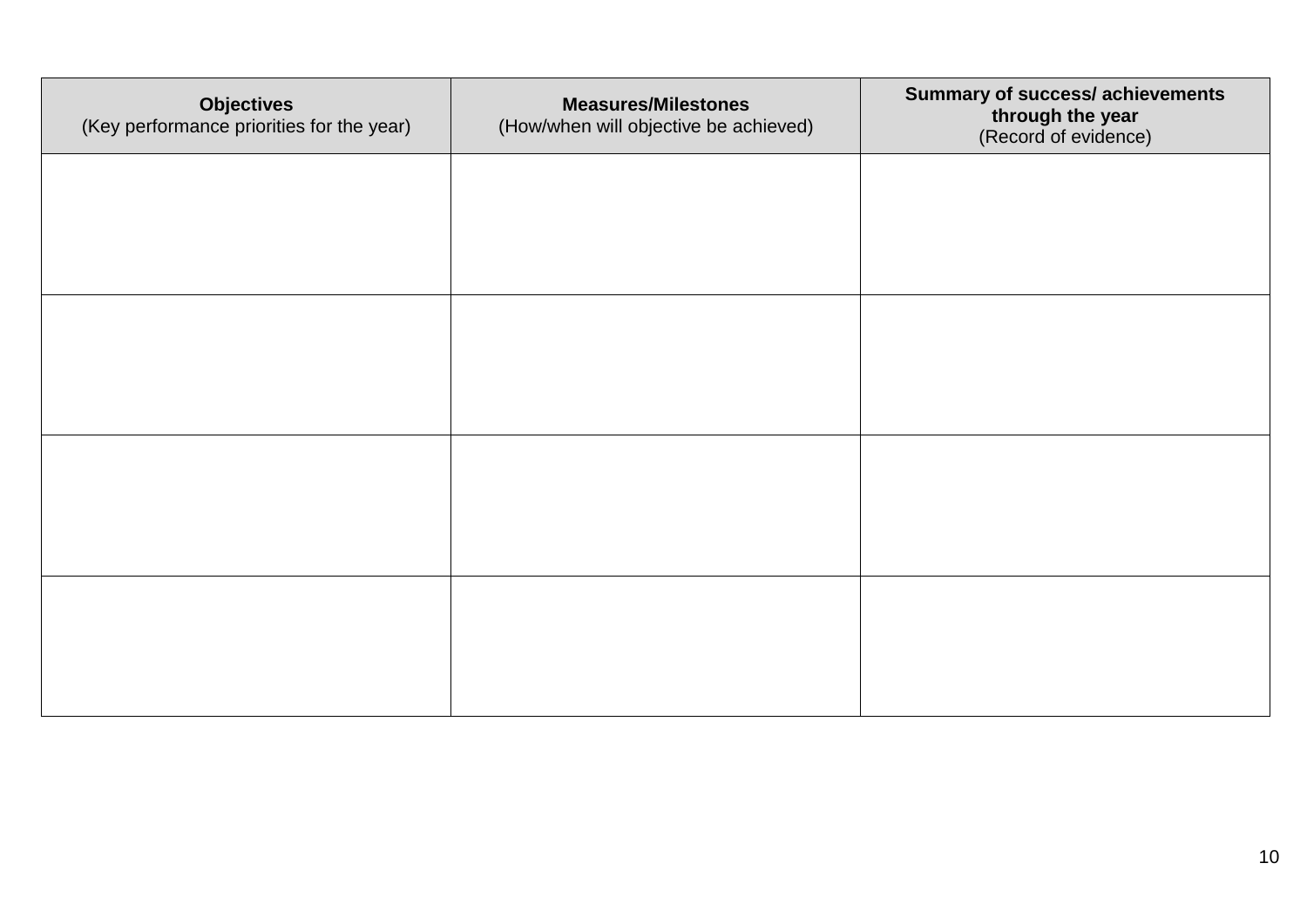| <b>Objectives</b><br>(Key performance priorities for the year) | <b>Measures/Milestones</b><br>(How/when will objective be achieved) | <b>Summary of success/achievements</b><br>through the year<br>(Record of evidence) |
|----------------------------------------------------------------|---------------------------------------------------------------------|------------------------------------------------------------------------------------|
|                                                                |                                                                     |                                                                                    |
|                                                                |                                                                     |                                                                                    |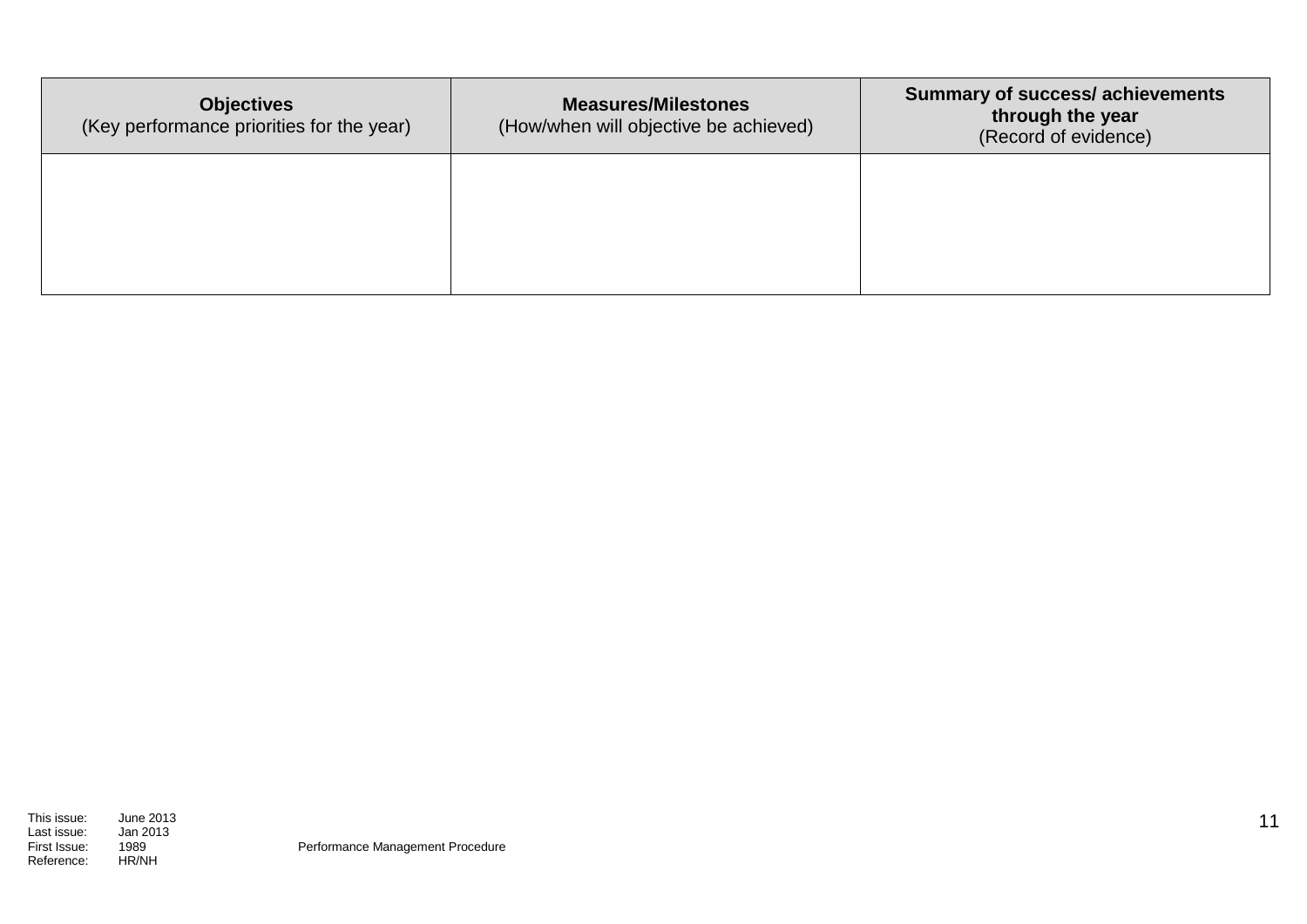| <b>Development required</b><br>(Skills, knowledge etc.) | <b>Delivery</b><br>(How will development needs be met? | <b>Examples of application/impact</b><br>(Has this added value to the role, how has this<br>been applied?) |
|---------------------------------------------------------|--------------------------------------------------------|------------------------------------------------------------------------------------------------------------|
|                                                         |                                                        |                                                                                                            |
|                                                         |                                                        |                                                                                                            |
|                                                         |                                                        |                                                                                                            |
|                                                         |                                                        |                                                                                                            |
|                                                         |                                                        |                                                                                                            |
|                                                         |                                                        |                                                                                                            |
|                                                         |                                                        |                                                                                                            |
|                                                         |                                                        |                                                                                                            |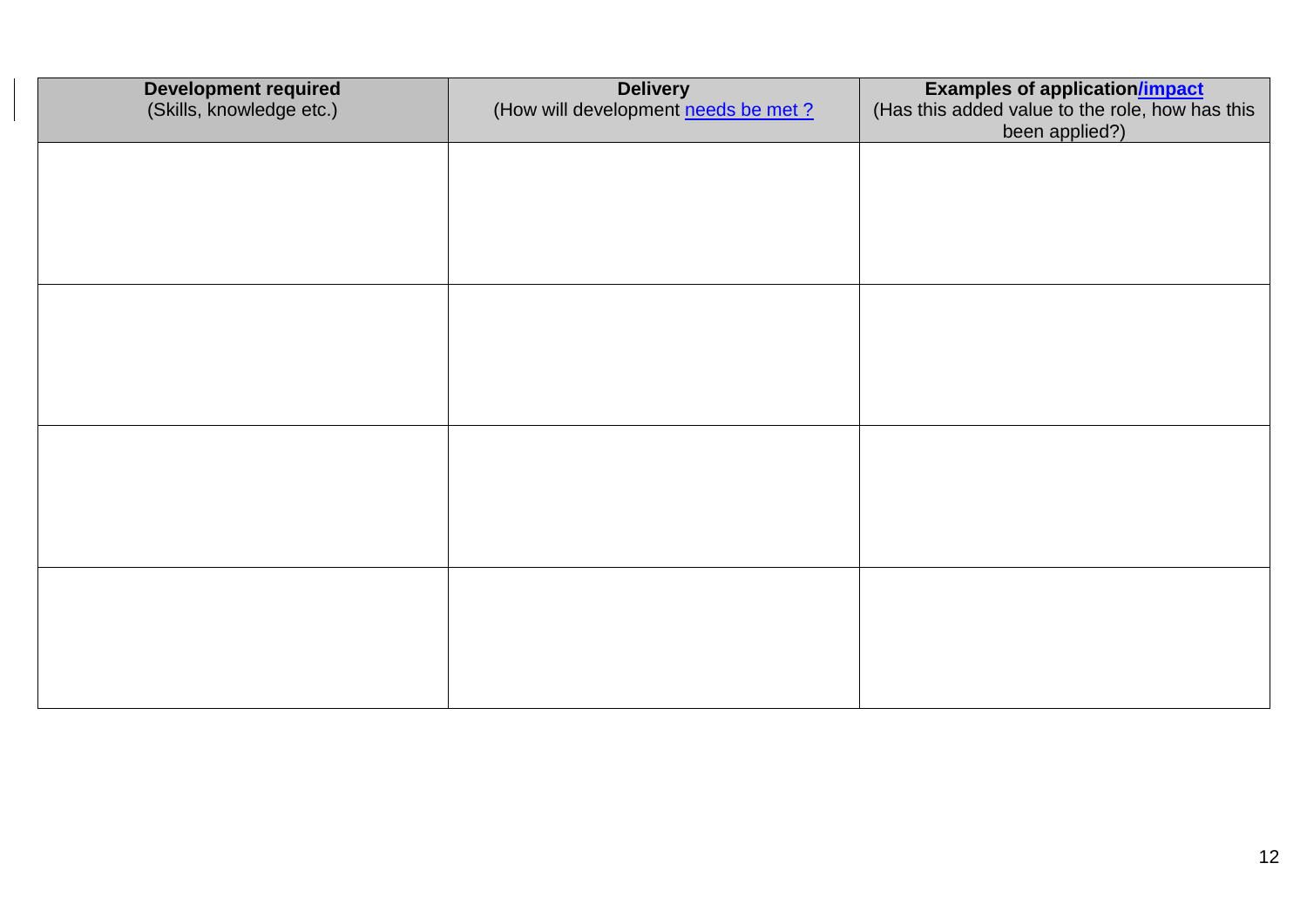| <b>Development required</b><br>(Skills, knowledge etc.) | <b>Delivery</b><br>(How will development needs be met? | <b>Examples of application/impact</b><br>(Has this added value to the role, how has this<br>been applied?) |
|---------------------------------------------------------|--------------------------------------------------------|------------------------------------------------------------------------------------------------------------|
|                                                         |                                                        |                                                                                                            |
|                                                         |                                                        |                                                                                                            |

# **End of Year Review**

| <b>Assessment against</b><br><b>Objectives</b><br>(Summary of achievements,<br>evidence etc)             |  |
|----------------------------------------------------------------------------------------------------------|--|
| <b>Assessment of</b><br>performance against job<br>role                                                  |  |
| <b>Assessment of overall</b><br>quality of teaching against<br>relevant Professional<br><b>Standards</b> |  |

| <b>CPD activity</b>                                      | <b>Assessment of reviewee's</b>        |                                  |    |
|----------------------------------------------------------|----------------------------------------|----------------------------------|----|
| This issue:<br>Last issue:<br>First Issue:<br>Reference: | June 2013<br>Jan 2013<br>1989<br>HR/NH | Performance Management Procedure | 13 |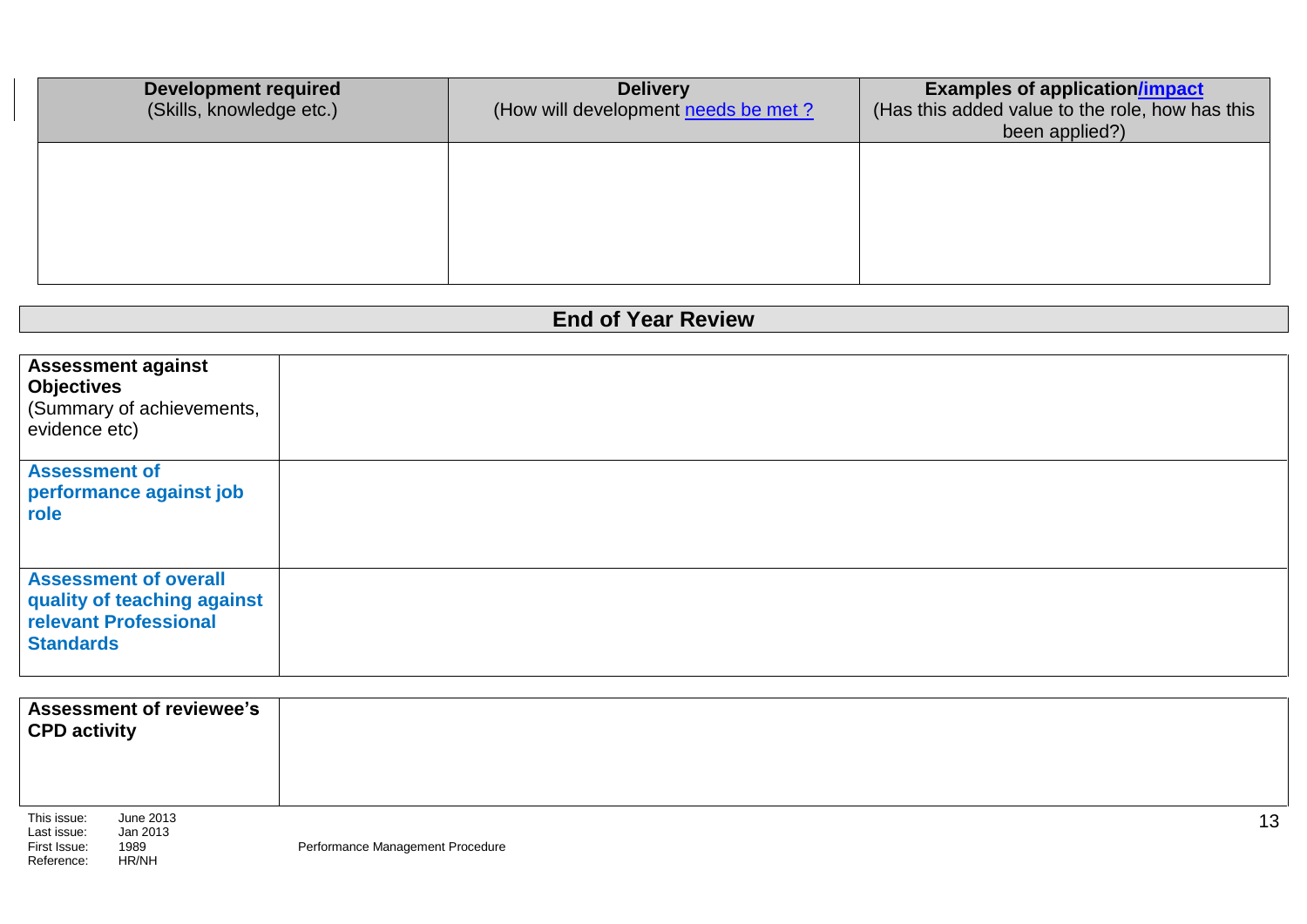| <b>Pay Recommendation</b> | Performance Pay Progression criteria set out in the Pay Policy have / have not been met: |  |
|---------------------------|------------------------------------------------------------------------------------------|--|
| (if applicable)           | <b>Current Pay level:</b>                                                                |  |
|                           | Pay Progression recommendation: new pay level: £                                         |  |

| ,Signed…………………………………………<br><b>(Reviewer)</b> | <b>Employee's comments</b> |             |
|----------------------------------------------|----------------------------|-------------|
| Date.                                        | Signed                     | <b>Date</b> |
|                                              |                            |             |